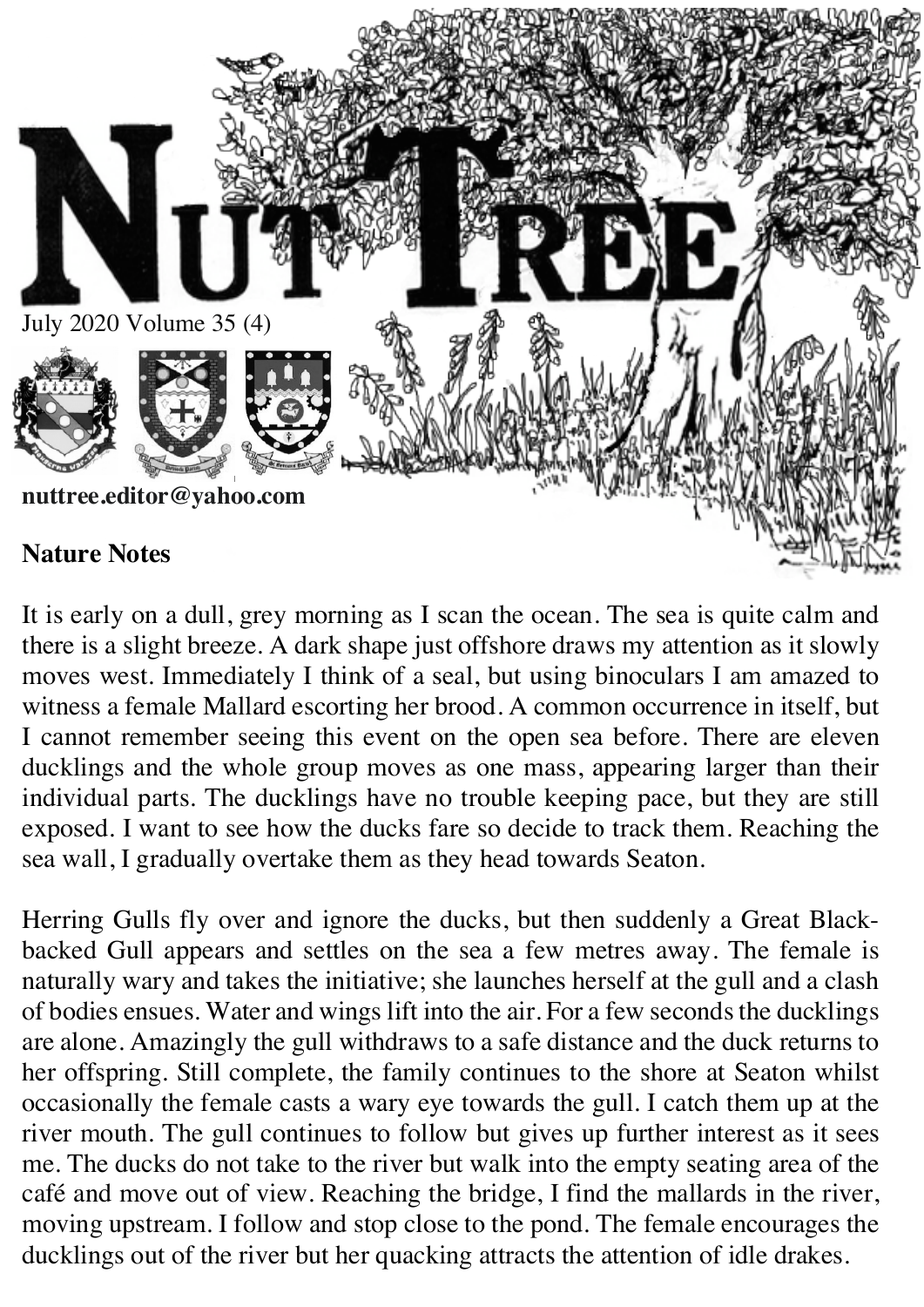One cannot resist the temptation and rushes at the female and attempts to mate. The ducklings scatter and the odd one gets trampled in the melee. The female successfully survives the onslaught and quiet ensues. She gathers her brood again within a metre of me and I count them all. I am not deemed to be a threat and they start to graze and pluck at leaves before moving to the pond for shelter. At this point I estimate that the whole episode has lasted eighty minutes. I assume the female nested close to the stream adjacent to St Nicolas' school in Downderry. She has moved her brood over a mile to safety and chosen the ideal conditions - the ducklings have survived for now. I look around and realise that no one else has seen anything of the drama. *Alan Payne*

## **Deviock Parish Council**

The Parish Council hopes to hold virtual meetings in July (tbc). See the parish website at www.deviockparish.org.uk for details and agendas prior to the meeting dates: Full Council Meeting: 9<sup>th</sup> July, 7.30pm; Planning Committee Meeting (if needed): 23rd July, 6.30pm.

## **Deviock Parish Council Loan Fund**

The Council provides interest-free loans (up to £1,000) to local organisations for specific projects (subject to terms and conditions). Please contact the Clerk or one of the Councillors if your organisation thinks it could benefit from this service.

As the Deviock Parish Office is currently closed as a precaution for the foreseeable future, please contact the Clerk via email if you have an enquiry (Monday to Friday) at clerk.deviockpc@btinternet.com. *Karen Pugh (Clerk)*

#### **St Germans Parish Council**

The Parish Council are planning to hold a virtual meeting on 29th June, and probably another at the end of July. Please, as always, have a look at our websites and noticeboards to keep updated. It is very easy to "attend" the meeting as a member of the public. You can do this from your phone, laptop or tablet. The instructions for how to join the meeting will be clearly set out on the agenda. Once you have joined, the Chairman will ask you to give your name and to say whether you wish to speak in the public participation section. Everyone present, including all councillors and the clerk, will be able to hear you.

We are still negotiating on the new lease for Tideford play park. Sadly, we cannot open the play equipment at either Tideford or St Germans until the Government say it is safe to do so, and risk assessments have been carried out. *Cllr Patricia Pipe*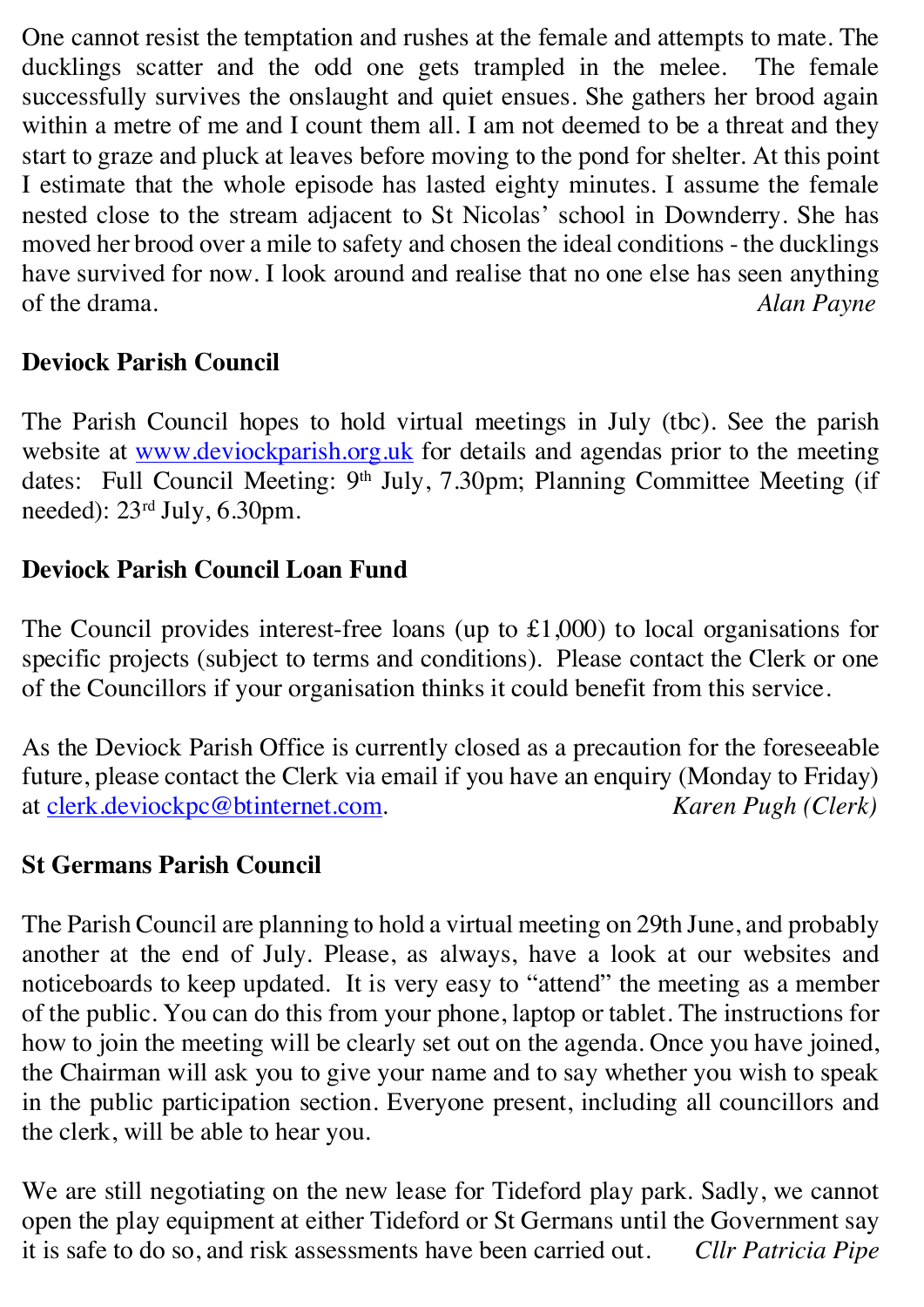## **News from County Hall - Cllr Jesse Foot**



Since last writing, my work as a Cornwall Councillor has continued albeit with some very significant changes. I have been available to assist and support with any council related issues as well as signposting to volunteer groups, funding sources, and more. Instead of face to face meetings, I have attended regular virtual meetings using either Microsoft Teams, Skype or Zoom. These meetings have included weekly meetings with the Liberal Democrat group, and

Community Network Area meetings for both Caradon & the Gateway areas that make up this division. In addition, I have also taken part in regular technical and member briefings as well as continuing the regular business of the council with the committees I sit on - Licensing Act, Miscellaneous Licensing, East Planning, Strategic Planning, and the Cornish Minority Working Group to name a few.

A number of parish councils have also started to meet virtually. If you don't know what virtual meeting fatigue feels like, be grateful. While I appreciate that we can still conduct some important business in a virtual way and welcome the travel reductions, I miss the face to face interactions with real people. I have managed a few socially distanced meetings in person. At times, the situation makes one feel like a prisoner in one's own home with access to the world limited to a screen. All these screens remind me of the book 1984 by Orwell. However, the 4th of July looks to be a day for more freedom away from screens and independence in our communities. This reminds me of the film the Great Escape and the famous quote by Steve McQueen, "No Taxation Without Representation". I am still here representing you so please get in touch if I may assist with anything Cornwall Council related.

I don't usually mention my life outside of Cornwall Council but I have also been busy working with a local undertaker, driving one of my daughters back and forth to work, she is a key worker, celebrating another daughters 15th birthday, my 21st wedding anniversary and undergoing a kidney stone removal operation at Derriford. I am so grateful for family, community, the NHS, all our key workers and living in Cornwall. I hope that in the midst of whatever challenges faced one and all have been able to find something for which to be grateful. There is light at the end of the tunnel, we will get through this, have courage, persevere, and be kind. Gwella,

*Jesse - 07449372274 or jesse.foot@cornwallcouncillors.org.uk*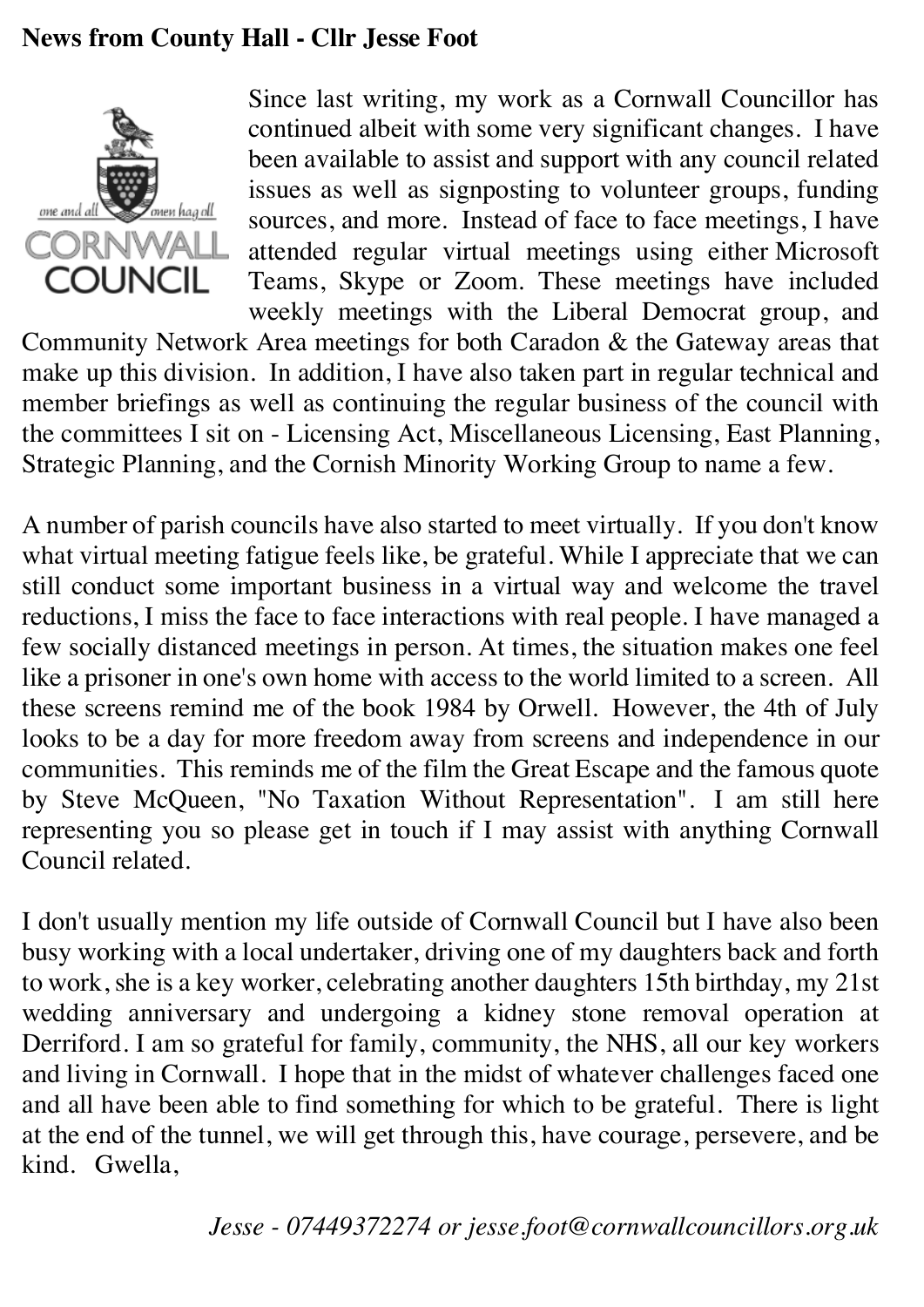# **Editorial**

There is a sense, at the time of writing, that things are beginning to revert to a semblance of 'normal'. Even Rita's Rota has returned; albeit in a rather reduced form and with a recurring theme of online meetings. Nevertheless, a number of uncertainties still remain. It will take a while yet to get a clearer picture of what risks we do still face and what events and activities we might be able to enjoy through the summer, or not. Whatever happens, strength as a community, respect for others and tolerance will remain as key and enduring themes - particularly as we variously, and at a pace dictated by our own circumstances, feel sufficiently confident to return to once familiar ways of doing things.

We will all need to remind ourselves, of course, that not everyone will be able to recover at the same rate and there will be times when some may feel that life is back to normal whilst others may still find that not (or, indeed, never again), to be the case. As we do move forwards, perhaps we should also pause for a moment to question whether the way things were really was the best way?

By way of examples, one suspects that companies who have previously revelled in the vanities of occupying of high priced commercial offices may begin to realize that such indulgence, and cost, wasn't ever actually necessary; particularly given the video meeting technology that has come to the fore during the last few months. Was the commute ever really so vital? A possible knock on effect, will be an increase in the number of people and families who may now seek to relocate permanently away from the cosmopolitan melée of urban living to the simple pleasures we so fortunately enjoy on our doorsteps, and a rise in the number of those who come simply to enjoy it and recover their sanities for just a short while; the once 'bright lights' now having been revealed in their true colours as grim, soulless imprisoning cityscapes. When the time is right, a warm welcome awaits all those who have previously stayed away to avoid overloading our local NHS and services and, of course, massive thanks to all those stalwarts who have kept vital services - in every guise - going so reliably throughout the whole ordeal.

# **Community Thank Yous**

Huge thanks to Kim and Richard and all the very busy workers at Downderry Stores, the post office, Post men, Sue and John, Anne and Bob. Not forgetting strong Lydia. Many, many thanks. *Chrissie-Ann*

BLACKBIRDS, you have kept me smiling with your lovely song. Singing from dawn to dusk, takes my mind off hard times. Thank you. *Mrs Mary Pearce*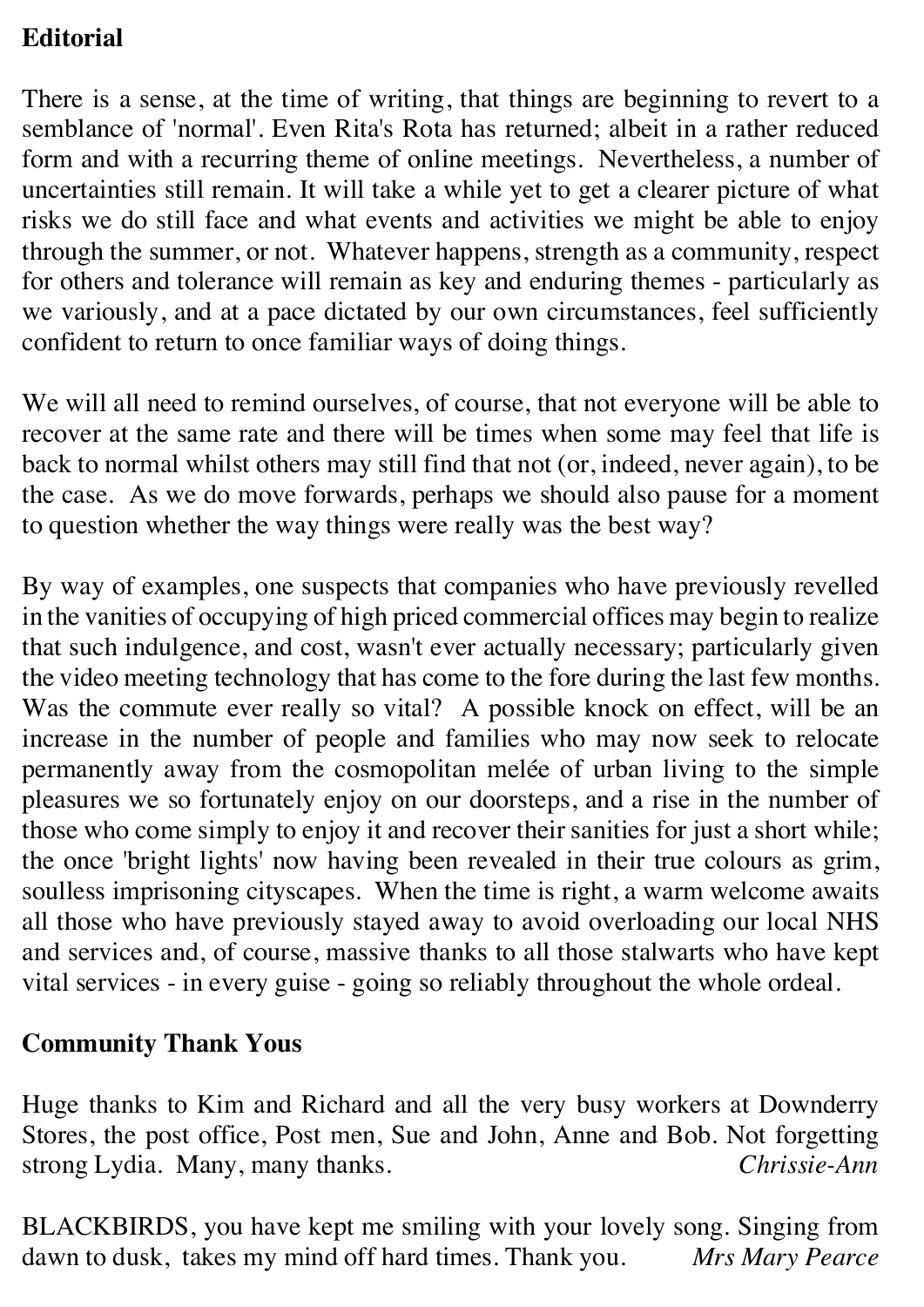#### **News from the churches.**

It is really good news that the churches can open for private prayer  $-$  BUT – and there is always a but, before we can do so we have to work through a ten-page document of Government legislation. This is necessary to ensure people's health and safety and to abide by the Covid 19 guidelines. As soon as we have got things in place, we will open up the churches for private prayer and contemplation. As a church we are always happy to prayer for needs within the community, and we are praying every day for the shops, businesses, pubs, halls, organisations and schools in the area. If you have a specific need please let us know and we will try to help. Our online zoom services will continue. We have daily prayer services and a weekly Sunday morning get together at 10.30am. If you are interested in joining in please let me know and I can put you on the list to receive the link. parker30@hotmail.com Until we can meet again – may God's blessing be with you.

*Rev Canon Lynn Parker*

#### **Downderry and Seaton Residents' Association - DaSRA**

Local residents volunteering for our Good Neighbours' Group may be feeling under-utilised, as little has been asked of them during these first months of the Coronavirus lockdown. We hope they see this as a postive sign, that our more vulnerable neighbours are already being supported by family, friends and neighbours.

Our Good Neighbours' Group will continue, supported by Volunteer Cornwall, until such times that the consensus is that life can get back to some level of normality. In the meantime, we are stlll here to give support to those who are more vulnerable to Covid-19 and who are therefore shielding and so are unable to get out and about. Do call DaSRA on 01503 250911 or 250332 or info@dasra.co.uk if you need any practical help or just want a chat. Don't ever feel you are alone.

As each week brings a further easing of restrictions, some people are pressing for a return to a more normal existence, while others are being more cautious, thinking it too early to open up the county to visitors. We hope that residents will agree that our local Downderry Stores has been instrumental in keeping us safe by supplying, and in many cases, home delivering, essential foods. Kim and Richard, with their staff team, will be maintaining, until further notice, the regime they have been operating since mid-March, with their focus on ensuring supplies to local residents and safe working conditions for their staff.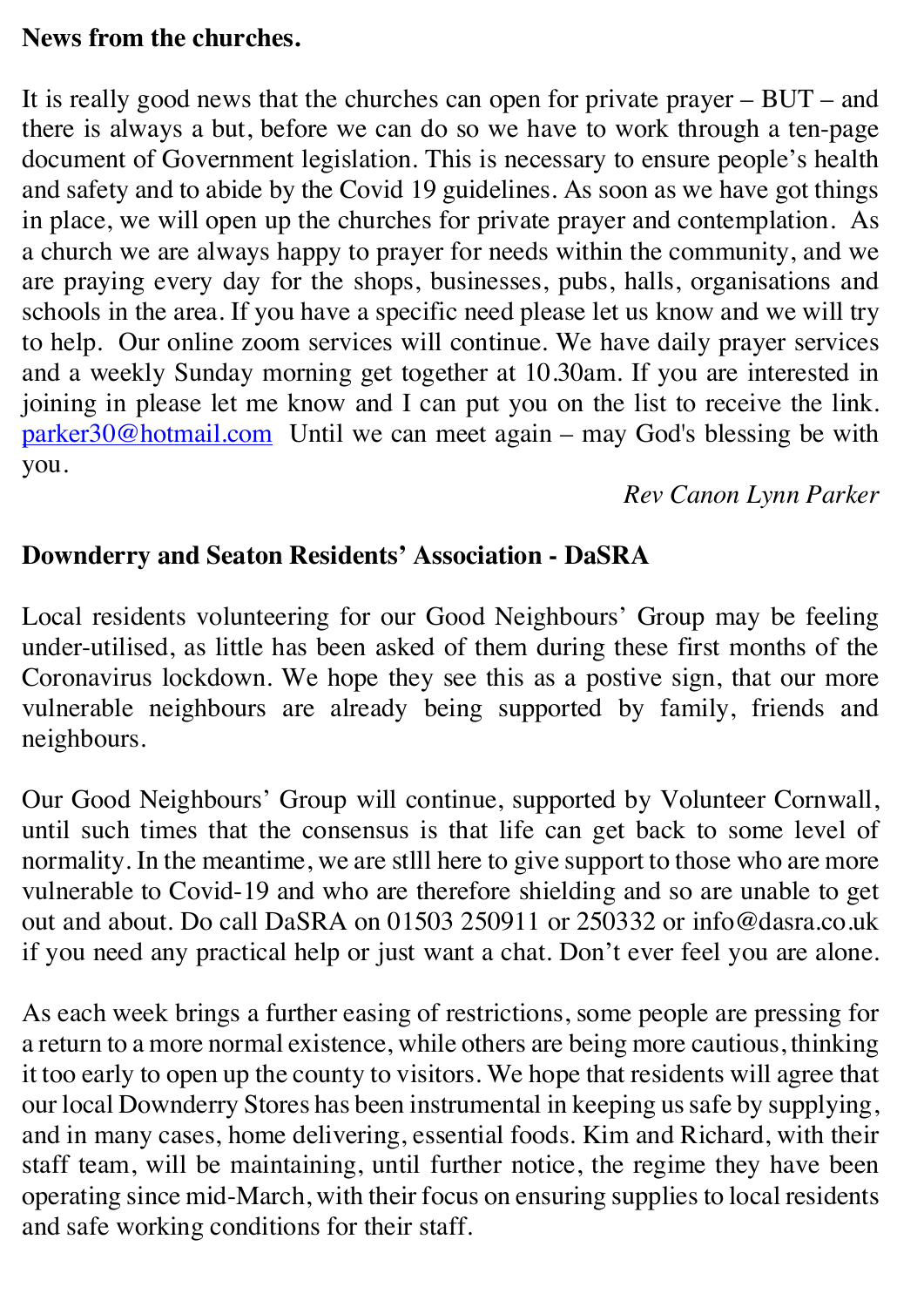DaSRA's relationship with Volunteer Cornwall during the Cornavirus lockdown has made us extra aware of the strength of support available throughout the county. Advice and training is on hand for individuals and community groups covering a wide range of topics so it is worth checking out the websites of Cornwall Council www.cornwallcouncil.gov.uk and Volunteer Cornwall www.volunteercornwall.org.uk to see if there is something there for you.

*Laura Done, Chair, 01503 250911*

# **Downderry and Seaton Village Hall**



The Committee has been monitoring the situation closely regarding the UK government and Public Health England recommendations in response to Covid-19. As (at time of writing) there is still no timescale for when social distancing

may be reduced or no longer necessary, we wanted to give you sufficient notice that we have taken the decision to cancel this year's Carnival, Art & Crafts Show and Garden & Produce Show.

It is with regret that we have cancelled these events but feel it's the right thing to do to help protect our community, which is our highest priority.

All other events and hall bookings continue to be cancelled until further notice, as is the Snooker Room. We also wanted to assure you, however, that we are continuing to look after the Village Hall and Snooker Room to ensure they will both be ready, once they can safely be reopened.

We wish you continued health and stay safe.

*Downderry and Seaton Village Hall Committee*

# **Downderry Community Bus 300 Club**

Well done!! This is the first time, since I've taken over this little job that all members are all paid and up to date. Winners for the month of June:



1st - £20 Margaret Pook, 2nd - £15 Trish Rogan 3rd - £10 Frank Taverner.

Stay safe everyone. *Jo Woodley*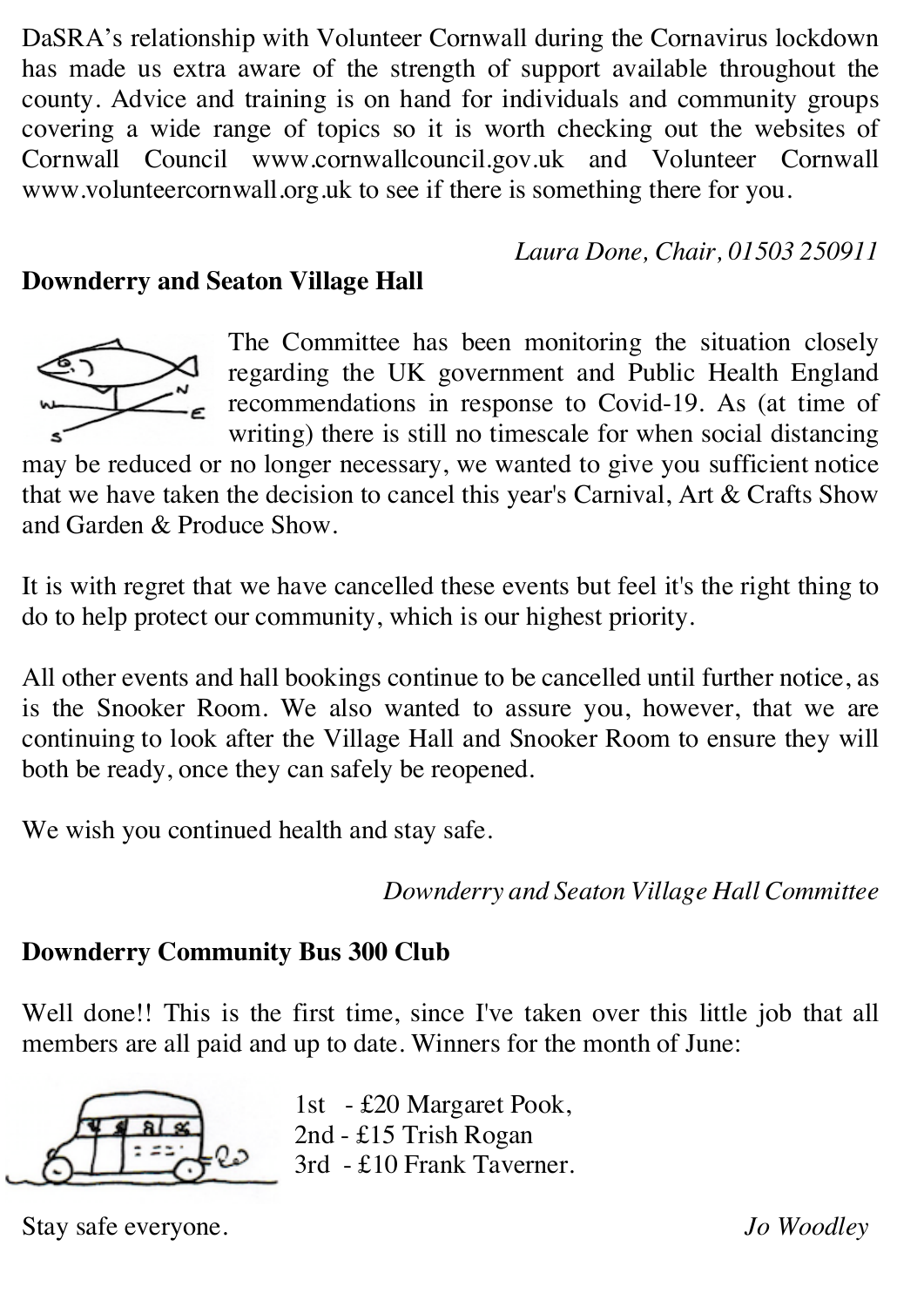#### **Hessenford News**

Hello all. Looking to the future we may have to put our thinking caps on as to how we might run a 'virtual' Duck Race with socially distanced wardens! We have approximately 50 houses in the village, would each household be willing and able to sell say 10 tickets to family, friends and colleagues?

Mike at The Copley has asked me to let you know, what you've probably heard on the news, that the pub is hoping to be allowed to operate from early July but the details still have to be confirmed by the government. Maybe by the time you read this it will have happened!! We all hope so. Somewhere else that's waiting to open again is the church. In the meantime, you could think about Harvest/Life & Love/Diversity/Leaders needing Guidance & Courage/For those Looking After Us/Bringing Peace to the Anxious. If you've got a bible you may wish to read Galatians 3 or Psalm 100. Oh! & if you want to volunteer to clean, when the church is open again, or clean NOW! the poop in the entrance occasionally while the swallows are nesting [they are messy little whatsits] please let me know.

You've all probably seen either the picture, put on the Covid-19 page, of the new 'dog poo bin'. Thanks to whoever erected it. For information, the bin will be emptied on Wednesdays. Fiona has to take the bin bag down to the start of the Country Park and marry it up with the poo bin there - it then gets incinerated. If Fiona's away on a Wednesday there are other volunteers who have offered their services. [Something else you may wish to volunteer/get involved with, particularly if you've got a pooch].

We have to say a BIG thanks to Philip for clearing a lot of rubbish from the river. It's amazing what he found, some interesting items too, such as beer and ginger beer bottles dating back quite a long time......don't know if you've seen his photos but I'm sure he'd share them with you if you're interested.

There are lots of hello's and goodbyes we're going to be saying to people in the village in the near future - apologies, I'm so behind in mentioning some of the hello's but we hope you all enjoy your time in Hessenford - Keiran, Lauren & Maisie; Sarah, Leigh, Jack & Daisy; Helen & Ian. And for those who are leaving us we wish you many happy years in your new homes-Dave & Lisa; Rose; Tracey; Jean; Wendy; Becki, Dan, Beth & Izach + tbc.

I don't know how many of you have watched them, or are able to see from your houses, but it's great sport to watch Ian/Lester driving their Suzuki.....modern day cowboys....rounding up the cattle in the field adjacent to the main road.....truly amazing!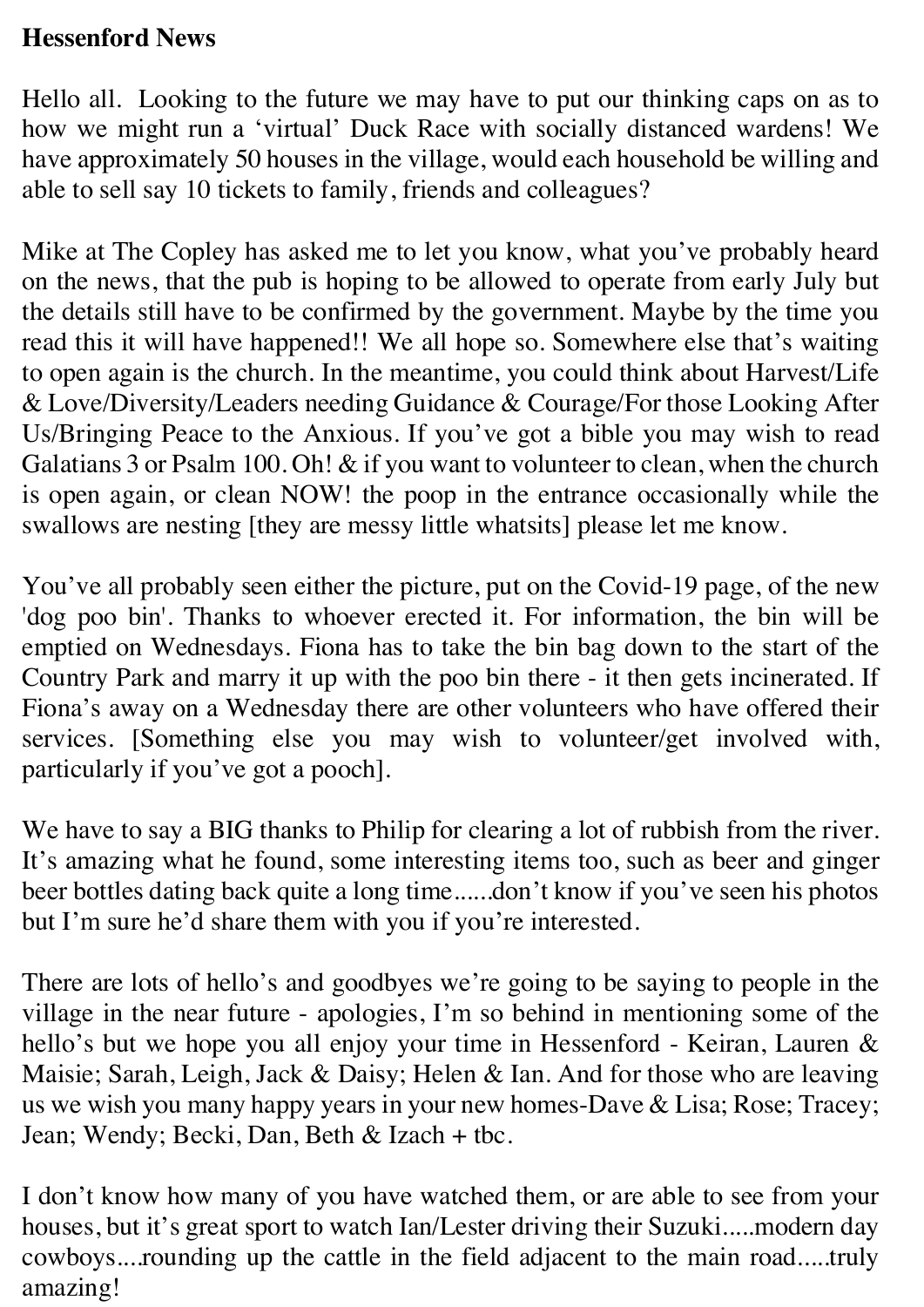Last but not least.....Bonfires......please check the wind direction and state of your neighbours' washing lines/windows before you light one, preferably towards the end of the afternoon/early evening or send them a message somehow to be aware that you're planning lighting one, particularly in these very dry conditions, and observe printed guidelines.

Please don't hesitate to contact me if there's anything I should be mentioning. Thank You.

# **Downderry WI**

Our Zoom meeting in June was addressed by Lynn Goold a blue badge guide and expert on Daphne Du Maurier. We sat transfixed as she took us on a journey of Daphne's life from London to Cornwall. Showing us slides of landmarks that featured in her novels and how she matched existing landscapes



*Fran* 

to her fictional outpourings. As a spin off from this meeting we hope to meet up with Lynn in Fowey and do the "Rebecca Walk" once this current lockdown is eased sufficiently.

In keeping with WI tradition, we held a raffle won by Pat Paxton and flower picture competition won by Julie Green. The "Not in the pub" Zoom social event on Friday 12th June, enabled us to meet more informally and Martine Gibb shared a quiz with us. Future social events will feature "Chocolate tasting" and a picture quiz and possibly a game of Bingo!

Our next Zoom monthly meeting at 2.00 p.m. on 14<sup>th</sup> July we will welcome our own Chris Wiseman from Downderry talking about "Family History". We keep in touch with members by newsletters and hope in the not too distant future we will be able to see each other personally. If you want to know more about being a member of the WI in Downderry and Seaton do give me a call on 01503250322.

*Maura Swabey*

# **Coronavirus Support**

A quick reminder that consolidated advice for all those who may have concerns arising from the local implications of Coronavirus can be found at https://www.cornwall.gov.uk/health-and-social-care/public-healthcornwall/information-about-coronavirus-covid-19/. This includes advice and resources for those who have concerns relating to debt, homelessness, anxiety, test and trace, business support and safety in the home.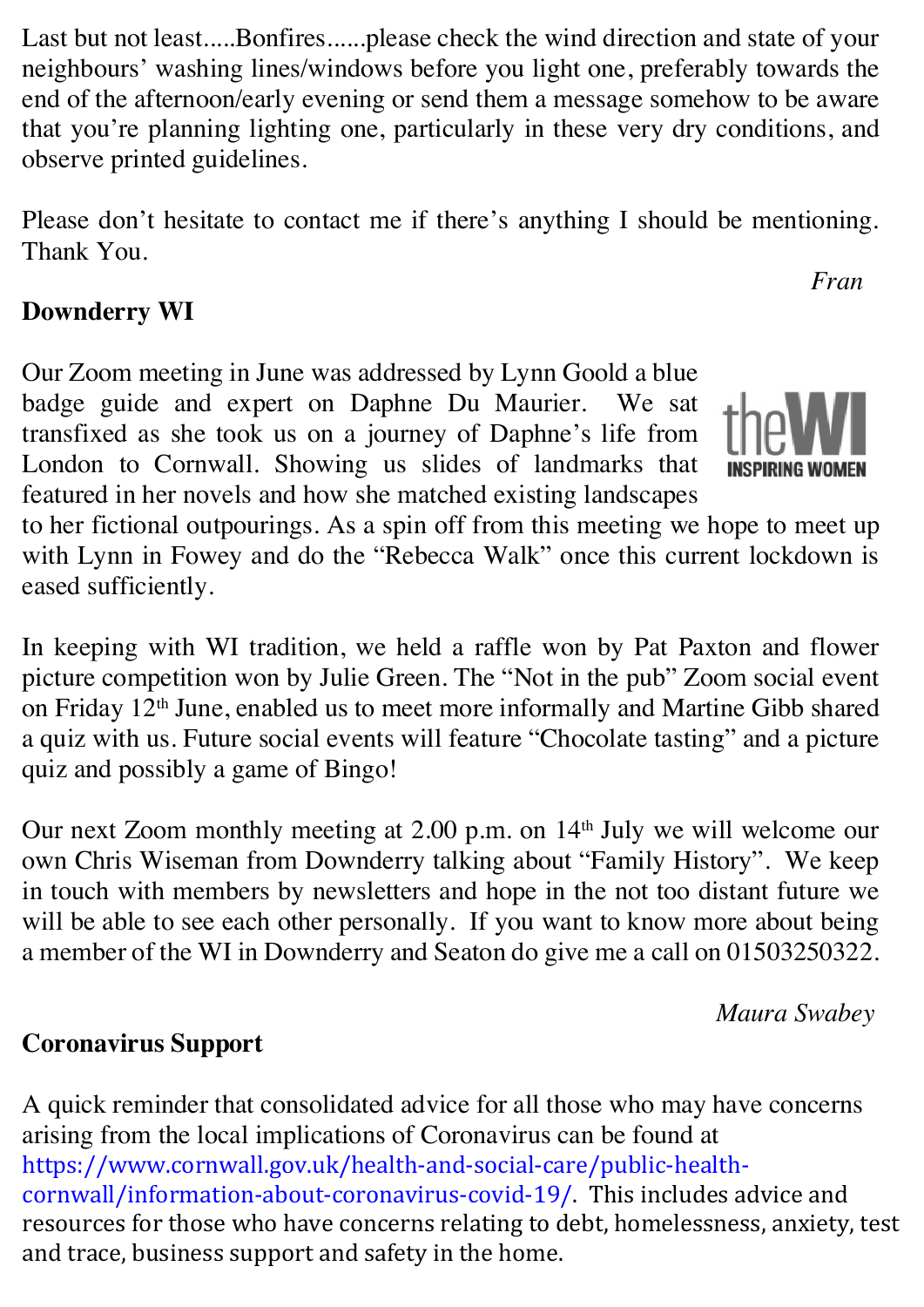#### **Buses and Trains - St Germans & Area Public Transport Group**

A reminder, first, that from  $15<sup>th</sup>$  June a face covering has been compulsory if travelling by train or bus; also remember to observe the rules on social distancing at all times. At the time of writing, neither buses nor trains locally have been busy, and both buses and trains have been running to time.

Trains. GWR are planning to run a new timetable from  $6<sup>th</sup>$  July, with a further change on 14th September. By September they aim to have returned to similar service levels as the pre-Covid timetables. From  $6<sup>th</sup>$  July the majority of services will be restored on the Cornish mainline between Plymouth and Penzance, Monday-Saturday, getting closer to two trains per hour throughout the day. From St Germans there will be over 20 a day each way, and the early evening gaps we have had will be filled. You will need to check the timetables carefully, of course, before travelling: Realtime Trains is a good website to use, or phone GWR at 03457 000125.

Buses. You will have seen that the timetables for the 75 and 71 since June 1<sup>st</sup> have been greatly improved. A reminder that buses run as follows:

# 75 Liskeard to Torpoint via Hessenford, Seaton and Downderry:

Downderry to Torpoint at 0744 (0748 Sats/non-school days), 1013, 1213, 1438, 1708; Downderry to Liskeard at 0856, 1129, 1329, 1559, 1834.

#### 71 Liskeard to Derriford Hospital via Menheniot and St Germans:

St Germans to Derriford at 0800 (0805 Sats/non-school days), 0945, 1045, 1245, 1445, 1700; St Germans to Liskeard at 0917, 1117, 1317, 1532 (1517 Sats & non-school days), 1727.

See the full timetables on the bus stops or at Transport for Cornwall (0808 196 2632), and in local shops.

*Alan Cousins*

#### **Save the Children**

Huge thanks to everyone who has bought plants from Sunnyside, £100 already sent to help Children since lockdown began. Plenty of plants still left from colourful geraniums, perennial salvia and , verbena to a stunning selection of echevaria, aeoniums and aloes (summer succulents).

*Chris Wiseman*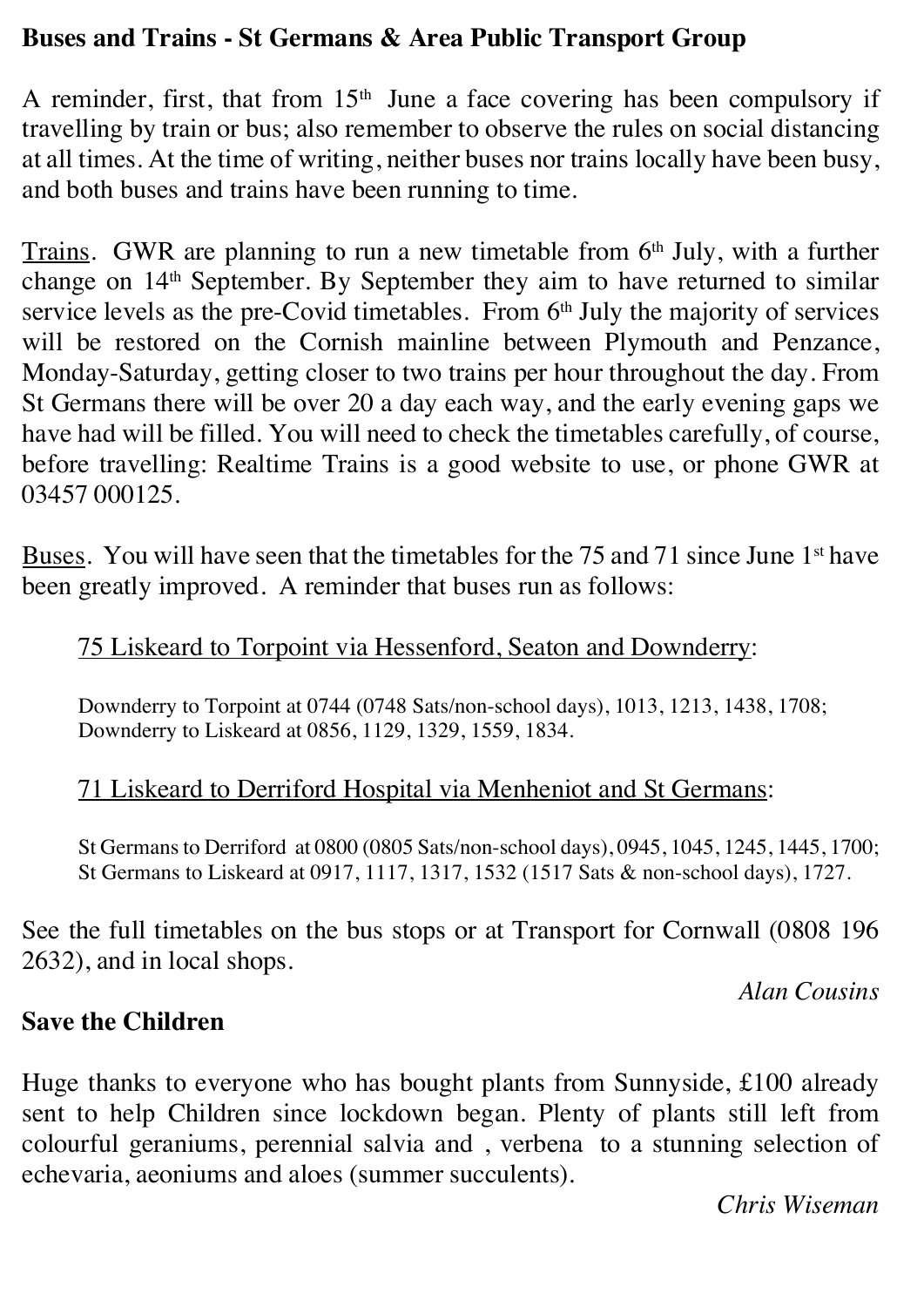#### **Simple ways to save the planet**

Increasingly, the news we read about the environment is grim. The biggest problem is that, despite knowing we are facing a climate emergency, even dyed in the wool environmentalists like myself struggle to make the changes that are needed. So perhaps we need a different way of thinking?



*Lizzy*

Instead of playing King Canute and trying to turn the tide, perhaps now is the time to think instead of life rafts. So what could we construct our rafts from? The first is ecological growth, so we build resilience into our landscape. Extremes of drought and excessive rain are becoming commonplace. So we yo-yo from too much water to not enough. Supporting the reintroduction of beavers could help enormously as these amazing creatures, who once shaped UK landscapes until we hunted them to extinction, have the ability to create ponds and wetlands that act as carbon sinks, reduce peak flows of streams and rivers and help store water for times of drought, as well as promoting ecological growth of all species.

The reintroduction of other once common species can also help reinstate ecological diversity. A group called The Vincent Trust is at the forefront of leading the research into this. On a local level, as well as supporting the reintroduction of beavers, our own life raft could be to grow our own vegetables and learn to be more self-sufficient. And there are bonuses to this, because nothing tastes as good as a homegrown strawberry or freshly picked runner beans.

**St Germans Thursday Club**

How are we all doing? Hardly a day goes by without an email, phone call or letter, or a conversation as we meet on walks, or over the garden wall or fence. If not, then why not, get in touch with someone else in Thursday Club, or an old friend, near or far. Try going through your Christmas card list, and contact someone or several on it now. Don't wait for December.

Anyone taking very early morning or low water walks to the (old) quay may have spotted a lone heron. He can stand quite still for 1/2 hour at a time - it's a fact. Must be quite a philosopher! Next time I'd better find or bring a seat for while I wait for him to do something. He did say something - a few croaky low squawks.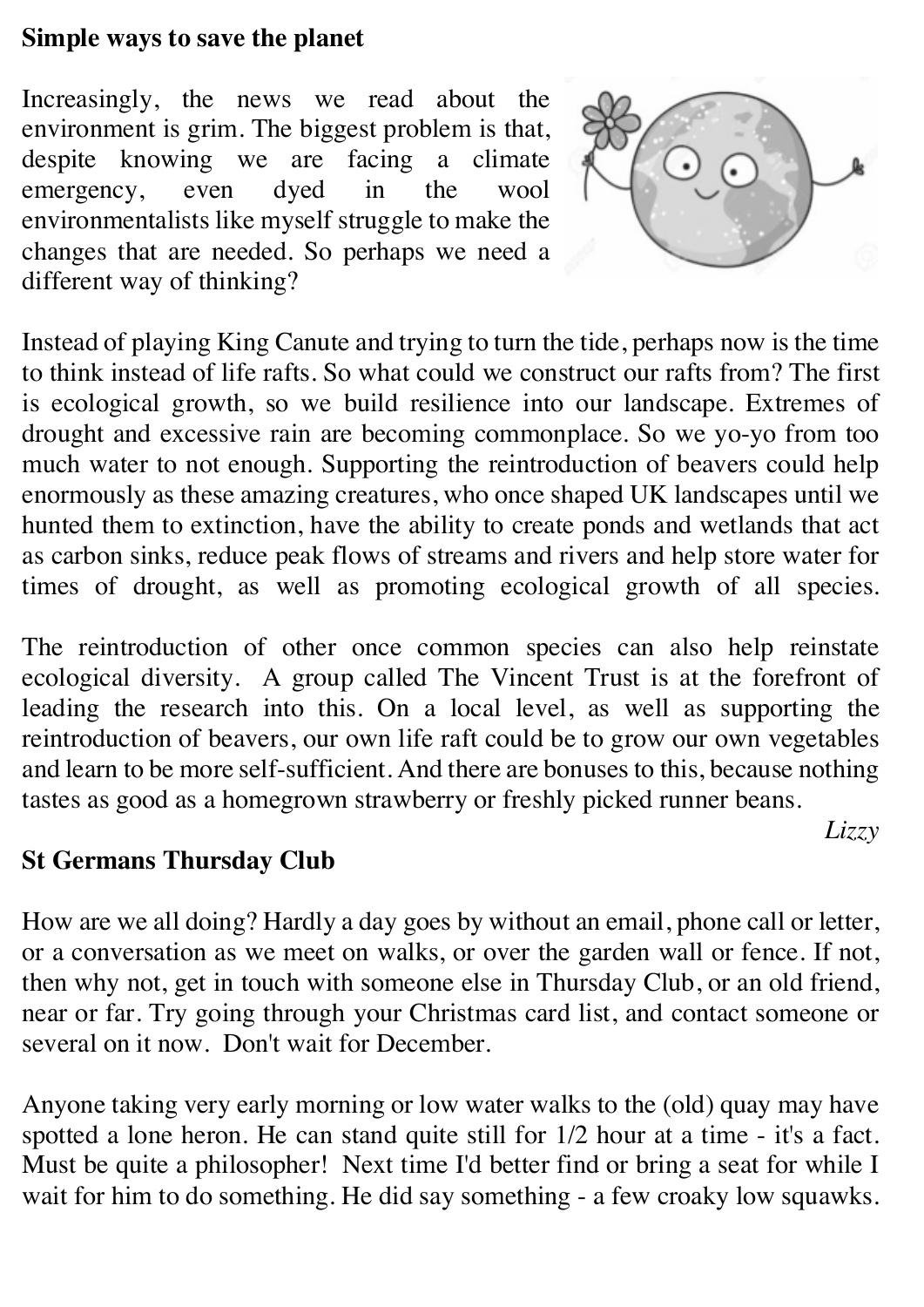Several members have been making and mending - socks into masks, clothing and patchwork quilts. Those smallish pieces of cloth, just waiting to be sewn together creatively, having gathered in hope of being part of the new production... Until one is distracted by another idea entirely.

Garden creativity abounds - with warmer weather, why not plant the seed of a mango; also one can (we're told) grow avocados, passion fruit, etc. Have you let your lawns grow into glorious meadows of wild flowers, grasses and weeds? Or given everything in the garden even more tending and trimming than usual? And aren't our garden birds lively and friendly lately!

We hope everyone has found good books, and regular newspapers or magazines and other reading matter; there have been swaps going on, not to mention jigsaw puzzles. Doing a jigsaw or mending, when listening to a good radio program, or when thinking through a dilemma or a memory - time well-used.

And that brings us to some requests. Please:

- Jot down any memories of the villages and of Thursday Club meetings and outings, especially those whose memories are long.
- Record your observations on life during lockdown. Poems, recipes, journal pieces, country diaries.
- Requests of authors or books wanted; lists of books on offer (next year a book sale again?)
- Check the 2020/2021 Thursday Club programme and consider (the logistics, as they say!) how you'd like to get back together again.

We want to get ideas from all our members and future members about the Thursday Club's long, interesting past and its glittering go-ahead future.

This reporter would also like any ideas, poems, book lists to be dropped in to her at Merryweather Cottage. Keep exercising, whether it's walks out and about, work in the garden or even that hefty cupboard clearing and cleaning many of us are tackling!

Jean Mills and the Committee send best wishes to all members. Keep safe and don't feel alone. If you have any questions or problems, or just want to connect, we will be happy to hear from you, at 01503-230324. Please continue to keep in touch - We miss our meetings.

*Sue Cousins (230106)*